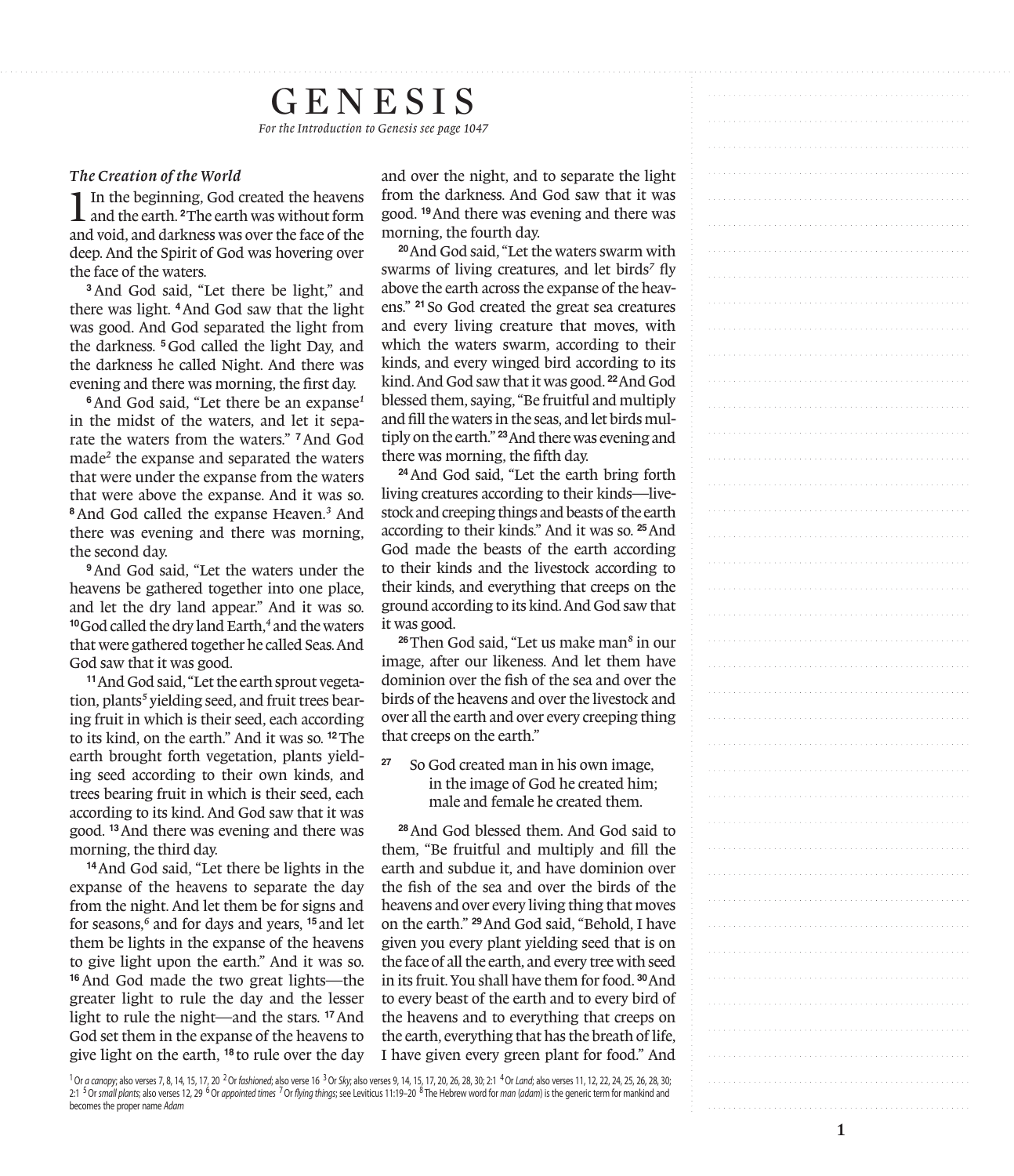## GENESIS 1:31

|   | it was so. 31 And God saw everything that he<br>had made, and behold, it was very good. And                                                       |
|---|---------------------------------------------------------------------------------------------------------------------------------------------------|
|   | there was evening and there was morning, the                                                                                                      |
|   | sixth day.                                                                                                                                        |
|   | The Seventh Day, God Rests                                                                                                                        |
|   | Thus the heavens and the earth were fin-                                                                                                          |
|   | $\angle$ ished, and all the host of them. <sup>2</sup> And on the<br>seventh day God finished his work that he had                                |
|   | done, and he rested on the seventh day from                                                                                                       |
| . | all his work that he had done. <sup>3</sup> So God blessed                                                                                        |
|   | the seventh day and made it holy, because on it<br>God rested from all his work that he had done                                                  |
|   | in creation.                                                                                                                                      |
|   | The Creation of Man and Woman                                                                                                                     |
|   | These are the generations                                                                                                                         |
|   | of the heavens and the earth when they                                                                                                            |
|   | were created.<br>in the day that the LORD God made the                                                                                            |
| . | earth and the heavens.                                                                                                                            |
|   | <sup>5</sup> When no bush of the field <sup>1</sup> was yet in the                                                                                |
|   | land <sup>2</sup> and no small plant of the field had yet                                                                                         |
|   | sprung up-for the LORD God had not caused<br>it to rain on the land, and there was no man to                                                      |
|   | work the ground, 6 and a mist <sup>3</sup> was going up                                                                                           |
|   | from the land and was watering the whole face                                                                                                     |
|   | of the ground— <sup>7</sup> then the LORD God formed<br>the man of dust from the ground and breathed                                              |
|   | into his nostrils the breath of life, and the man                                                                                                 |
| . | became a living creature. <sup>8</sup> And the LORD God<br>planted a garden in Eden, in the east, and there                                       |
|   | he put the man whom he had formed. <sup>9</sup> And out                                                                                           |
|   | of the ground the LORD God made to spring                                                                                                         |
|   | up every tree that is pleasant to the sight and                                                                                                   |
|   | good for food. The tree of life was in the midst<br>of the garden, and the tree of the knowledge                                                  |
| . | of good and evil.                                                                                                                                 |
|   | <sup>10</sup> A river flowed out of Eden to water the                                                                                             |
| . | garden, and there it divided and became four<br>rivers. <sup>11</sup> The name of the first is the Pishon. It                                     |
|   | is the one that flowed around the whole land                                                                                                      |
|   | of Havilah, where there is gold. <sup>12</sup> And the gold                                                                                       |
|   | of that land is good; bdellium and onyx stone<br>are there. <sup>13</sup> The name of the second river is                                         |
|   | the Gihon. It is the one that flowed around the                                                                                                   |
|   | whole land of Cush. <sup>14</sup> And the name of the                                                                                             |
| . | third river is the Tigris, which flows east of<br>Assyria. And the fourth river is the Euphrates.                                                 |
|   | <sup>15</sup> The LORD God took the man and put him                                                                                               |
|   | in the garden of Eden to work it and keep it.                                                                                                     |
|   | <sup>16</sup> And the LORD God commanded the man,                                                                                                 |
|   | <sup>1</sup> Or open country <sup>2</sup> Or earth; also verse 6 <sup>3</sup> Or spring <sup>4</sup> Or when you eat <sup>5</sup> Or correspondin |

#### *The Seventh Day, God Rests*

#### *The Creation of Man and Woman*

- **<sup>4</sup>** These are the generations of the heavens and the earth when they were created,
	- in the day that the LORD God made the earth and the heavens.

saying, "You may surely eat of every tree of the garden, **<sup>17</sup>**but of the tree of the knowledge of good and evil you shall not eat, for in the day that you eat*4* of it you shall surely die."

<sup>18</sup>Then the LORD God said, "It is not good that the man should be alone; I will make him a helper fit for*5* him." **<sup>19</sup>**Now out of the ground the LORD God had formed<sup>6</sup> every beast of the field and every bird of the heavens and brought them to the man to see what he would call them. And whatever the man called every living creature, that was its name. **<sup>20</sup>**The man gave names to all livestock and to the birds of the heavens and to every beast of the field. But for Adam*7* there was not found a helper fit for him. <sup>21</sup> So the LORD God caused a deep sleep to fall upon the man, and while he slept took one of his ribs and closed up its place with flesh. **<sup>22</sup>**And the rib that the LORD God had taken from the man he made*8* into a woman and brought her to the man. **<sup>23</sup>**Then the man said,

"This at last is bone of my bones and flesh of my flesh; she shall be called Woman, because she was taken out of Man."*9*

**<sup>24</sup>**Therefore a man shall leave his father and his mother and hold fast to his wife, and they shall become one flesh. **<sup>25</sup>**And the man and his wife were both naked and were not ashamed.

### *The Fall*

3 Now the serpent was more crafty than any other beast of the field that the Lord God had made.

He said to the woman, "Did God actually say, 'You*10* shall not eat of any tree in the garden'?" **<sup>2</sup>**And the woman said to the serpent, "We may eat of the fruit of the trees in the garden, **<sup>3</sup>**but God said, 'You shall not eat of the fruit of the tree that is in the midst of the garden, neither shall you touch it, lest you die.'" <sup>4</sup>But the serpent said to the woman, "You will not surely die. **<sup>5</sup>**For God knows that when you eat of it your eyes will be opened, and you will be like God, knowing good and evil." **<sup>6</sup>** So when the woman saw that the tree was good for food, and that it was a delight to the eyes, and that the tree was to be desired to make one wise,*11* she took of its fruit and ate, and she also gave some to her husband who was with her, and he ate. **<sup>7</sup>**Then the eyes of both were opened, and they knew that they were naked. And they

<sup>1</sup> Or open country <sup>2</sup> Or earth; also verse 6 <sup>3</sup> Or spring <sup>4</sup> Or when you ear <sup>5</sup> Or corresponding to; also verse 20 <sup>6</sup> Or And out of the ground the LoRD God formed <sup>7</sup> Or the man<br><sup>8</sup>Hebrew built <sup>9</sup> The Hebrew words f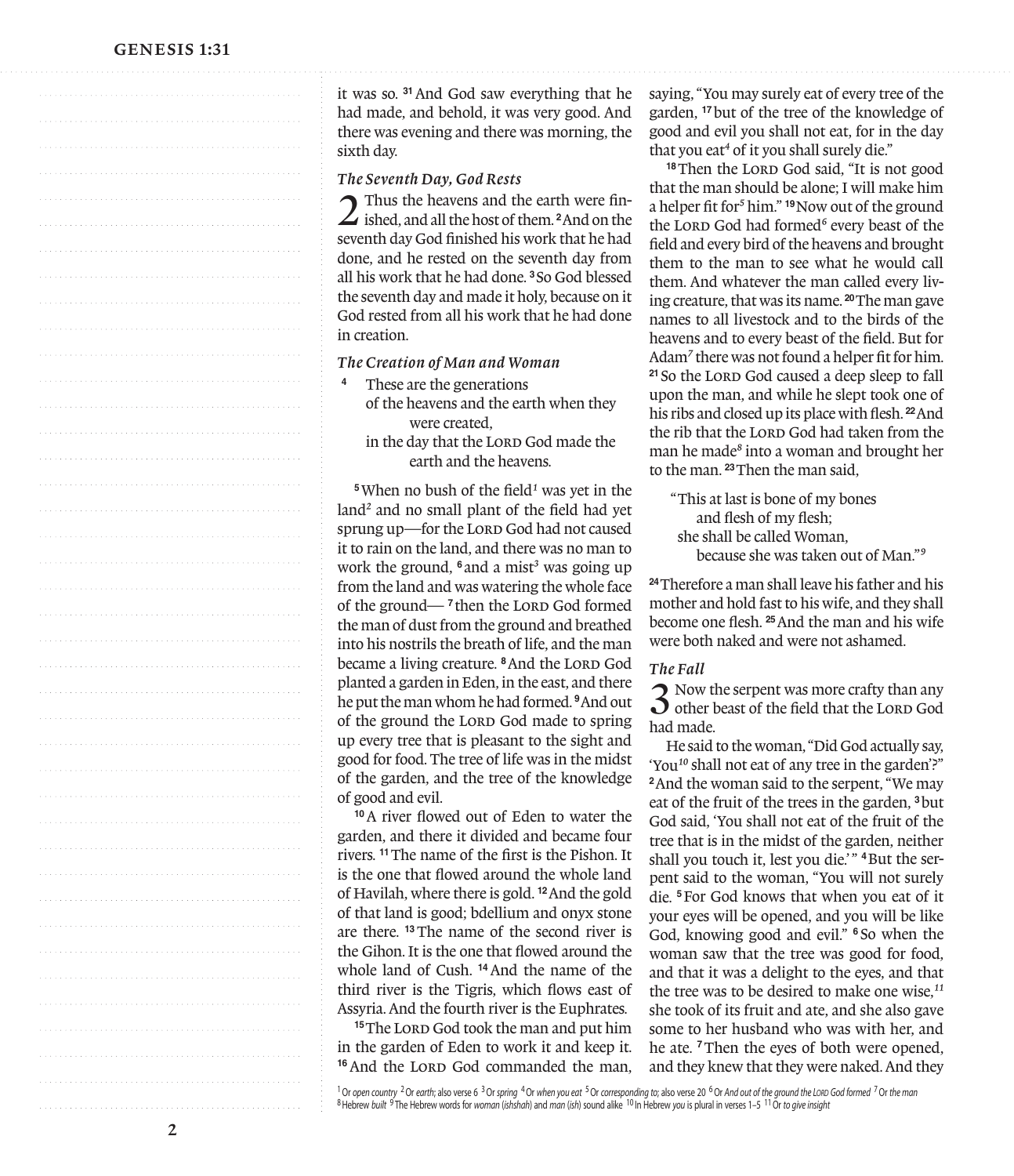# GENESIS 4:12

sewed fig leaves together and made themselves loincloths.

<sup>8</sup> And they heard the sound of the LORD God walking in the garden in the cool*1* of the day, and the man and his wife hid themselves from the presence of the LORD God among the trees of the garden. <sup>9</sup>But the LORD God called to the man and said to him, "Where are you?"*2* **<sup>10</sup>**And he said, "I heard the sound of you in the garden, and I was afraid, because I was naked, and I hid myself." **<sup>11</sup>**He said, "Who told you that you were naked? Have you eaten of the tree of which I commanded you not to eat?" **<sup>12</sup>**The man said, "The woman whom you gave to be with me, she gave me fruit of the tree, and I ate." **<sup>13</sup>**Then the LORD God said to the woman, "What is this that you have done?" The woman said, "The serpent deceived me, and I ate."

<sup>14</sup>The Lord God said to the serpent,

"Because you have done this, cursed are you above all livestock and above all beasts of the field; on your belly you shall go, and dust you shall eat all the days of your life.

**<sup>15</sup>** I will put enmity between you and the woman,

 and between your offspring*3* and her offspring;

 he shall bruise your head, and you shall bruise his heel."

**<sup>16</sup>**To the woman he said,

"I will surely multiply your pain in childbearing; in pain you shall bring forth children. Your desire shall be for*4* your husband, and he shall rule over you."

**<sup>17</sup>**And to Adam he said,

"Because you have listened to the voice of your wife and have eaten of the tree

of which I commanded you,

'You shall not eat of it,'

cursed is the ground because of you;

 in pain you shall eat of it all the days of your life;

**<sup>18</sup>** thorns and thistles it shall bring forth for you;

and you shall eat the plants of the field.

**<sup>19</sup>** By the sweat of your face you shall eat bread, till you return to the ground, for out of it you were taken; for you are dust, and to dust you shall return."

3 Gen e si s 4:12

**20**The man called his wife's name Eve, because she was the mother of all living.*5* **<sup>21</sup>**And the Lord God made for Adam and for his wife garments of skins and clothed them.

**22Then the LORD God said, "Behold, the man** has become like one of us in knowing good and evil. Now, lest he reach out his hand and take also of the tree of life and eat, and live forever<sup>-23</sup>therefore the LORD God sent him out from the garden of Eden to work the ground from which he was taken. **<sup>24</sup>**He drove out the man, and at the east of the garden of Eden he placed the cherubim and a flaming sword that turned every way to guard the way to the tree of life.

### *Cain and Abel*

4 Now Adam knew Eve his wife, and she conceived and bore Cain, saying, "I have gotten<sup>6</sup> a man with the help of the Lord."<sup>2</sup> And again, she bore his brother Abel. Now Abel was a keeper of sheep, and Cain a worker of the ground. **<sup>3</sup>**In the course of time Cain brought to the Lord an offering of the fruit of the ground, **<sup>4</sup>** and Abel also brought of the firstborn of his flock and of their fat portions. And the LORD had regard for Abel and his offering, **<sup>5</sup>**but for Cain and his offering he had no regard. So Cain was very angry, and his face fell. <sup>6</sup>The LORD said to Cain, "Why are you angry, and why has your face fallen? **<sup>7</sup>** If you do well, will you not be accepted?*7* And if you do not do well, sin is crouching at the door. Its desire is for*8* you, but you must rule over it."

**<sup>8</sup>**Cain spoke to Abel his brother.*9* And when they were in the field, Cain rose up against his brother Abel and killed him. <sup>9</sup>Then the LORD said to Cain, "Where is Abel your brother?" He said, "I do not know; am I my brother's keeper?" <sup>10</sup> And the LORD said, "What have you done? The voice of your brother's blood is crying to me from the ground. **<sup>11</sup>**And now you are cursed from the ground, which has opened its mouth to receive your brother's blood from your hand. **<sup>12</sup>**When you work the ground, it shall no longer

1Hebrew *wind* <sup>2</sup> In Hebrew *you* is singular in verses 9 and 11 3Hebrew *seed*; so throughout Genesis 4Or *against* <sup>5</sup> *Eve* sounds like the Hebrew for *life-giver* and resembles the word for *living* <sup>6</sup> *Cain* sounds like the Hebrew for *gotten* 7Hebrew *will there not be a lifting up* [of your face]? 8Or *against* 9Hebrew; Samaritan, Septuagint, Syriac, Vulgate add *Let us go out to the field*

3